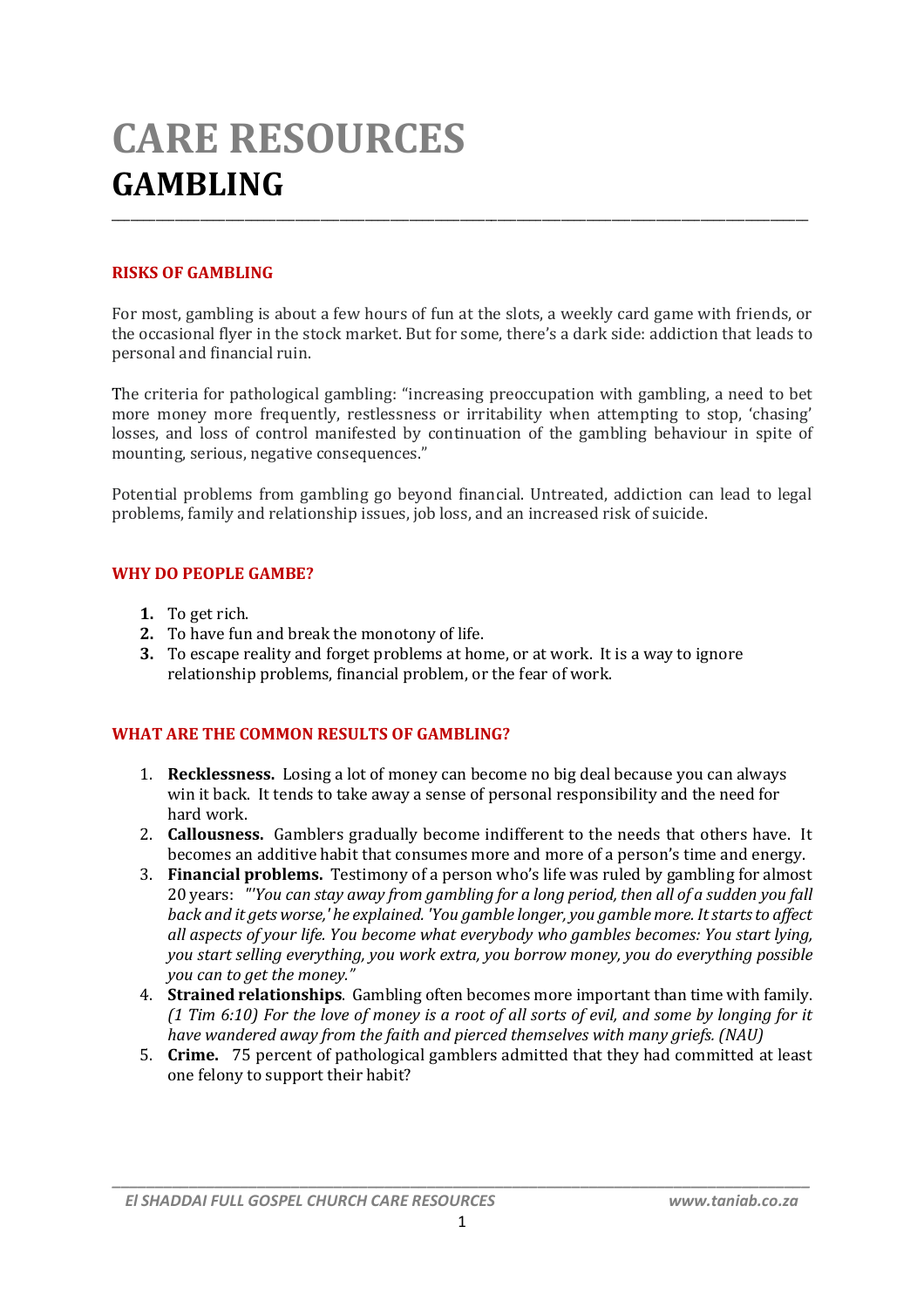## **CLINICAL SYMPTOMS OF A COMPULSIVE GAMBLER**

- 1. Gambling is a typical, chronic repetitive experience.
- 2. Gambling absorbs all other interests like a sponge.
- 3. A gambler is optimistic about winning and never "learns his lesson" when he loses.
- 4. A gambler can't stop when he is winning.
- 5. A gambler will risk more than he can afford to lose.
- 6. A gambler will seek a thrill which cannot be explained logically. He may actually want to lose so he can feel punished for doing something that he knows is wrong.

# **GAMBLING DISORDERS ARE ALSO CHARACTERIZED BY**

- **1.** A preoccupation with gambling
- **2.** The perceived inability to cut back or control one's gambling
- **3.** Irritability or restlessness when one tries to cut back or stop gambling
- **4.** Risking more money to reach the same levels of excitement as before
- **5.** Gambling to escape problems or depression
- **6.** "Chasing" gambling losses with more gambling to try to make up for them
- **7.** Deceiving family and friends with regard to gambling habits
- **8.** Risking or losing jobs or relationships because of gambling
- **9.** Relying on others for the financial needs caused by gambling

## **8 SIGNS YOU'VE GOT A GAMBLING PROBLEM**

- **1. You can't stop.** Just as an experienced poker player knows when to "hold 'em or fold 'em," those who gamble for fun limit themselves and their bets. Compulsive gamblers struggle with both the time and money they're spending. Betting takes over their life, and they find themselves constantly wagering. They try to quit, but can't.
- **2. You gamble with money you can't afford to lose.** Problem gamblers don't stop with "fun money" set aside for betting. They use money budgeted for bills, savings, or their kids' education. Sometimes they squander not just their last penny, but borrowed money as well.
- **3. Your bets go beyond entertainment.** Recreational gamblers play for fun and spend a few dollars to have a good time. Gambling addicts place bets for reasons other than entertainment, often trying to escape anxiety or other problems. Whatever issues you face, gambling isn't the solution.
- **4. You attempt to recover losses by gambling more.** Have you repeatedly tried to get back money you've lost gambling by betting more? Problem gamblers may see more betting as the solution to financial loses rather than what it is – throwing good money after bad.
- **5. You gamble with more and more money.** Like many addictions, pathological gambling can start small. But problem gamblers won't be content keeping the stakes low or setting limits. They need to bet more and more to experience the rush.
- **6. You go to extremes to find money to gamble.** Pathological gamblers don't stop gambling when their bank account runs dry. Instead they go to extremes to find more money. While this may stop with borrowing, some problem gamblers resort to theft, forgery, or other crimes to feed their habit.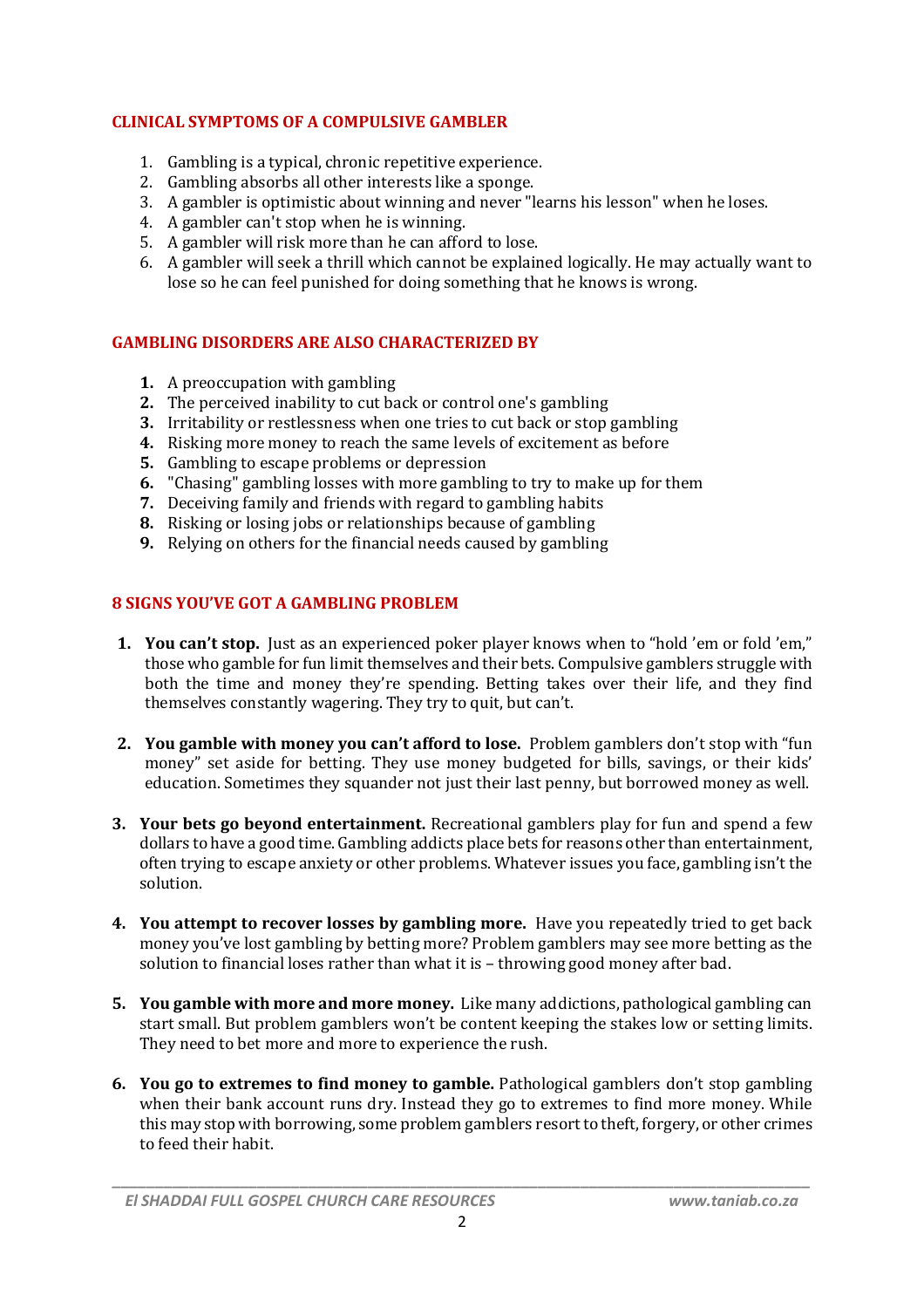- **7. You put gambling before more important things.** Problem gamblers allow their habit to take priority over other parts of their lives. A gambling addict might skip watching her child's soccer game or miss time at work to hit the casino. Careers are put on the back burner and relationships deteriorate at the expense their habit.
- **8. Gambling negatively affects your emotions.** While gambling can be an exhilarating experience, addicts might experience emotions signaling a problem, including:
	- Frustration or irritation when you've tried to quit and failed
	- Feelings of remorse
	- A decrease in ambition
	- An urge to celebrate an unrelated event by gambling

## **WHAT DOES THE BIBLE SAY ABOUT GETTING MONEY?**

- 1. God provides money from working or from gifts. (Gen 3:19; Ex 20:9;2 Thess 3:10-12; Prov 28:19; Lk 6:38)
- 2. All our money belongs to God. In fact, everything belongs to God. (Ps 24:1; Ps 50:10-12; 1 Cor 10:26).
- 3. This means that we will give an account of how we use God's recourses. (Lk 12:42; Matt 25:14-21).

## **WHY DOES GOD GIVE US MONEY**

- 1. So we can share the gospel. (Lk 16:9-13)
- 2. So we can support our families. (Matt 7:9-11; 1 Tim 5:8)
- 3. So others can spread the gospel. (Neh 10:38-39; 2 Cor 9:6-7)
- 4. So we can give to the poor. (Eph 4:28; Matt 5:42; Lk 12:33; Matt 25:35-40)
- 5. So we can pay our taxes. (Matt 22:20-21; Matt 17:24-27)
- 6. So we can invest wisely. (Matt 25:16; the woman in Prov 31 worked with her hands, invested in real estate, ran a small business and gave to the poor).

#### **WHY IS GAMBLING WRONG?**

- 1. There is no such thing as luck. (Matt 10:30)
- 2. God controls everything. (Heb 1:3; Col 1:16-17)
- 3. The Christian trusts in God, not in vain hope of a winning lottery number or a favourable roll of the dice. We should never let anything control our behaviour except God. (1 Cor 6:12; Eph 5:11)
- 4. Gambling ignores God's promises. Since God has promised to provide our every need, when we gamble we are saying that luck and chance can or might provide our needs instead. (Phil 4:19; Matt 6:25, 30, 33)
- 5. Coveting and greed are sins that are condemned over and over in the Scriptures. (1 Tim 6:10)
- 6. When gambling does pay off God does NOT get the glory. (1 Cor 10:31-32)
- 7. Gambling promotes selfishness. (Phil 2:3-4; Col 3:5)
- 8. Gambling demeans God's presence. (Heb 13:5-6) When hard working Christians worry about money they are saying that God's presence is not enough for them. (Tit 2:11-14)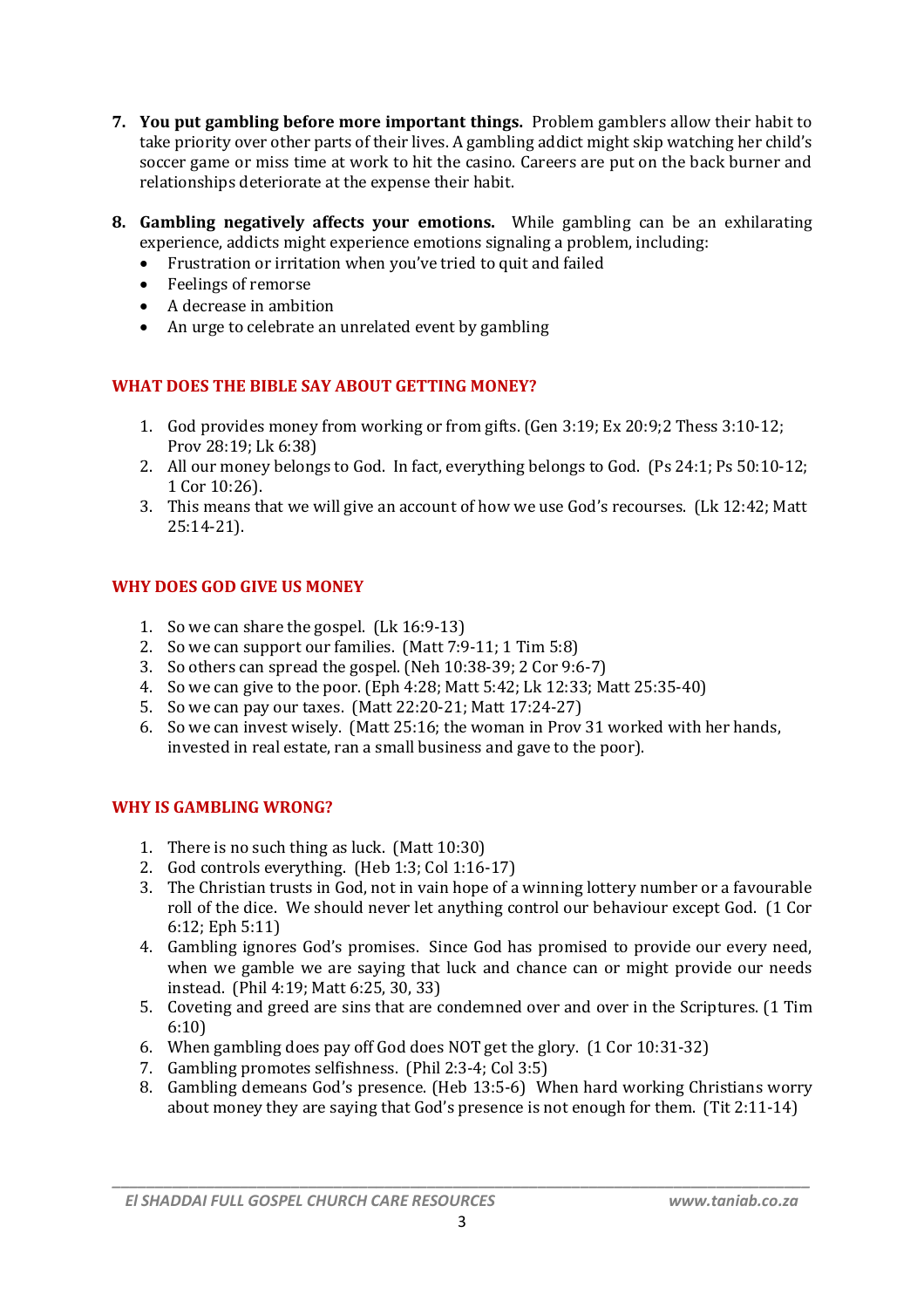#### **WHAT ARE YOU WORSHIPPING?**

Worshiping "lady luck" cannot bring glory to a sovereign and loving God. Let's make sure we are only trusting the Lord to provide our needs and that we are willing to do the work that God provides for us to do. Let's determine that we will not let the lure of "something for nothing" draw us away from depending on our God. *(Prov 21:5) The plans of the diligent lead surely to advantage, but everyone who is hasty comes surely to poverty. (NAU)*

## **HOW TO TREAT A GAMBLING ADDICTION**

- **1. Admit you have a problem.** Gambling is like any addiction: The first step is to admit you have a problem. Experts say treatment won't be effective if the addict can't take this important first step. Admitting to the problem means you're ready to make an effort to stop.
- **2. Get support.** Gambling addictions are hard to fight alone. Family and friends can be a good source of support, and help recovering addicts share their experiences and find encouragement.
- **3. Avoid temptation.** Addicts have to avoid environments that lead to gambling. Stay away from casinos, race tracks, poker games, or anything else that might remind or tempt you. Cut bad influences out of your life. Take away sources for financing your habit by giving your spouse or someone else control of your money. If you're using credit cards to fund your habit, cut them up and close the accounts.
- **4. Replace gambling with something positive.** Find a replacement activity or hobby. Whether it's jogging, rock climbing, or fly fishing, find something to take the place of gambling.
- **5. Seek professional help.** The intensity of treatment for gambling addiction varies caseby-case. Up to 70 percent of those with gambling addictions may have other psychiatric conditions, making additional treatment necessary.
- **6. Start trusting God with your finances by tithing.** (Mal 3:10)

#### **SEVEN BIBLICAL REASONS TO TITHE**

*(Summary of Sermon Notes of John Piper)*

#### **1. Honoring an Old Testament Principle**

- Tithing honours an Old Testament principle of how God provided for the ministers he called and the expenses of their ministry.
- You recall that in the Old Testament God designated one of the twelve tribes of Israel, the tribe of Levi, to be the tribe that would have the ministry of the tabernacle and the temple. So instead of giving them a portion of the land, God said that these vocational ministers of the tabernacle should live off the tithes of the other eleven tribes. In (Numb 18:20-21 AMPL) God says to Aaron, *"You shall have no inheritance in the land [of the Israelites], neither shall you have any part among them. I am your portion and your inheritance among the Israelites. (v.21) And, behold, I have given the Levites all the tithes in Israel for an inheritance in return for their service which they serve, the [menial] service of the Tent of Meeting.*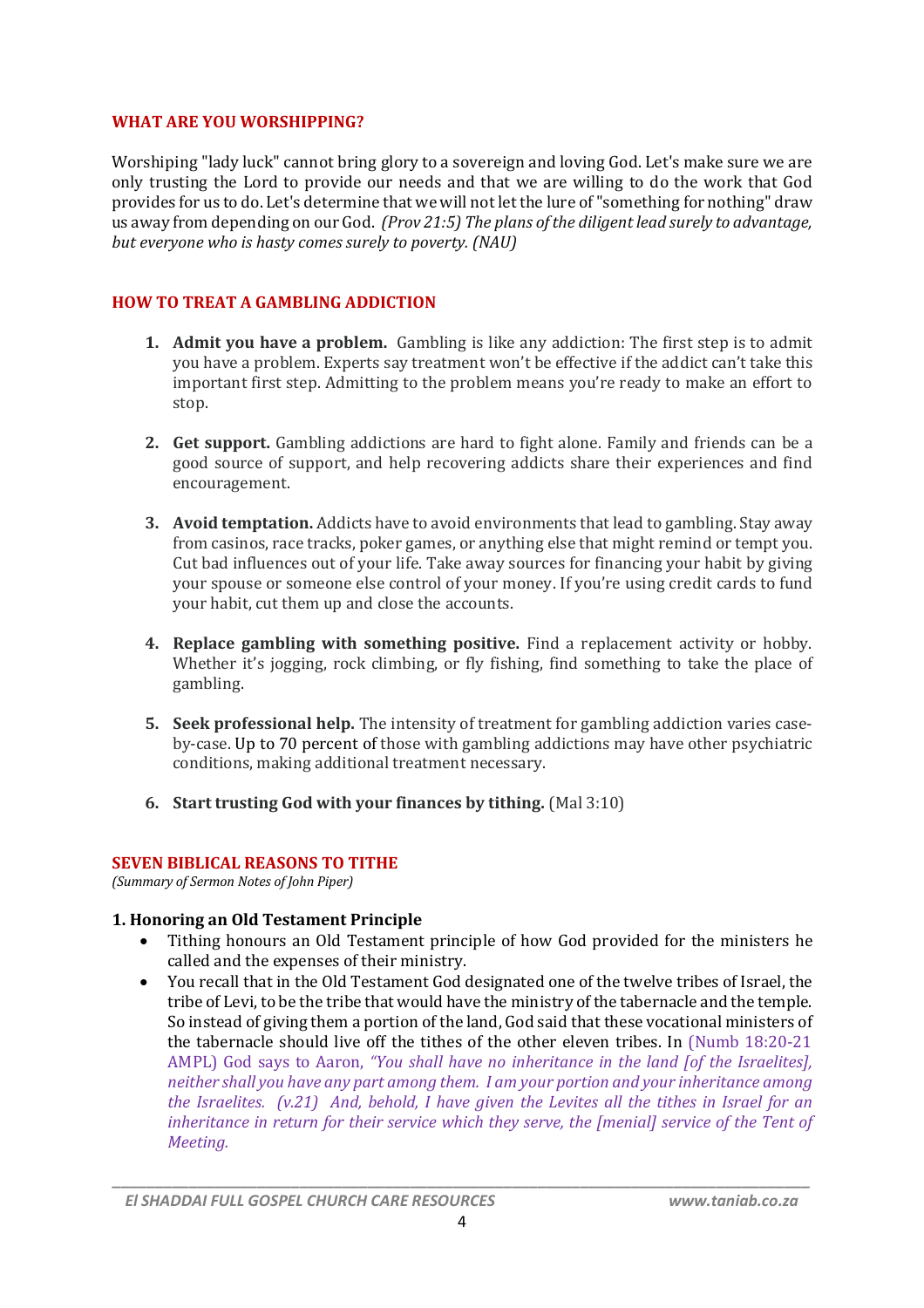- **When we tithe today, we honour a principle found here. Some of God's people are called not to do moneymaking business in the ordinary ways. They are called to be pastors and ministers and missionaries and ministry assistants, and so on**. The rest of God's people (call them "lay ministers") are to be gainfully employed and support the "vocational ministers"—and the costs of that ministry. In the Old Testament God laid down that this be done by tithe.
- **If the question is raised whether Jesus, in the New Testament, continued this principle for the sake of his church, one of the strongest arguments that He did is** *(Matthew 23:23)* where he says, *Woe to you, scribes and Pharisees, pretenders (hypocrites)! For you give a tenth of your mint and dill and cumin, and have neglected and omitted the weightier (more important) matters of the Law – right and justice and mercy and fidelity. These you ought [particularly] to have done, without neglecting the others.*
- So Jesus endorses tithing: don't neglect it. It is *not* as essential as justice love and mercy; but it is to be done.
- Yet one might say that He is only talking to Jews in an essentially Old Testament setting. Maybe so. But there is another pointer that the principle was preserved in the early church. In (*1 Cor 9:13-14)* Paul says, *"Do you not know that those men who are employed in the services of the temple get their food from the temple? And that those who tend the alter share with the altar [in the offerings brought]?* In other words he reminds the church that in the Old Testament economy there was this system in which the Levites who worked in the temple lived off the tithes brought to the temple. *(v.14) [On the same principle] the*  Lord directed that those who publish the good news (the Gospel) should live (get their *maintenance) by the Gospel.* The least Paul is saying is that those who spend their lives in the service of the Word of God should be supported by the rest of the Christians. But since he draws attention to the way it was done in the Old Testament as the model, it seems likely that tithing would have been the early Christian guideline, if not mandate.
- **In other words when we tithe today, we honour a principle and plan of God that sustained the ministry in the Old Testament and probably sustained the New Testament ministry as well.**

# **2. Honouring the Creator as Owner of All**

- When we release a tenth of our income and give it over to the ministry and mission of Christ in the world, we honour the Creator rights of God who owns everything, including all our income.
- One objection to thinking of a tenth of our income as especially belonging to God is that ALL our money belongs to God. *(Ps 24:1 AMPL) "THE EARTH is the Lord's, and the fullness of it, the world and they who dwell in it."*
- That is absolutely true. **It's why our main way of talking about money should not be focus on tithing, but on lifestyle. What you do with every cent says something about your view of God and what he means to you.** And what your values are in this age. And what you think your few years on earth should be spent for.
- Giving God a tenth of our income does not deny that all our money is God's, it proves that we believe it. Tithing is like a constant offering of the first fruits of the whole thing. The tenth is yours, O, Lord, in a *special* way, because all of it is yours in an *ordinary* way.
- I believe the tithe should be the first check we write after the income deposit is made in the bank. And when you write it, you put a seal over what's left: GOD'S. The tithe reminds us of that, and proves that we really believe it.

#### **3. The Antidote to Covetousness**

 Giving away a tenth of our income to the mission and ministry of Christ is an antidote to covetousness.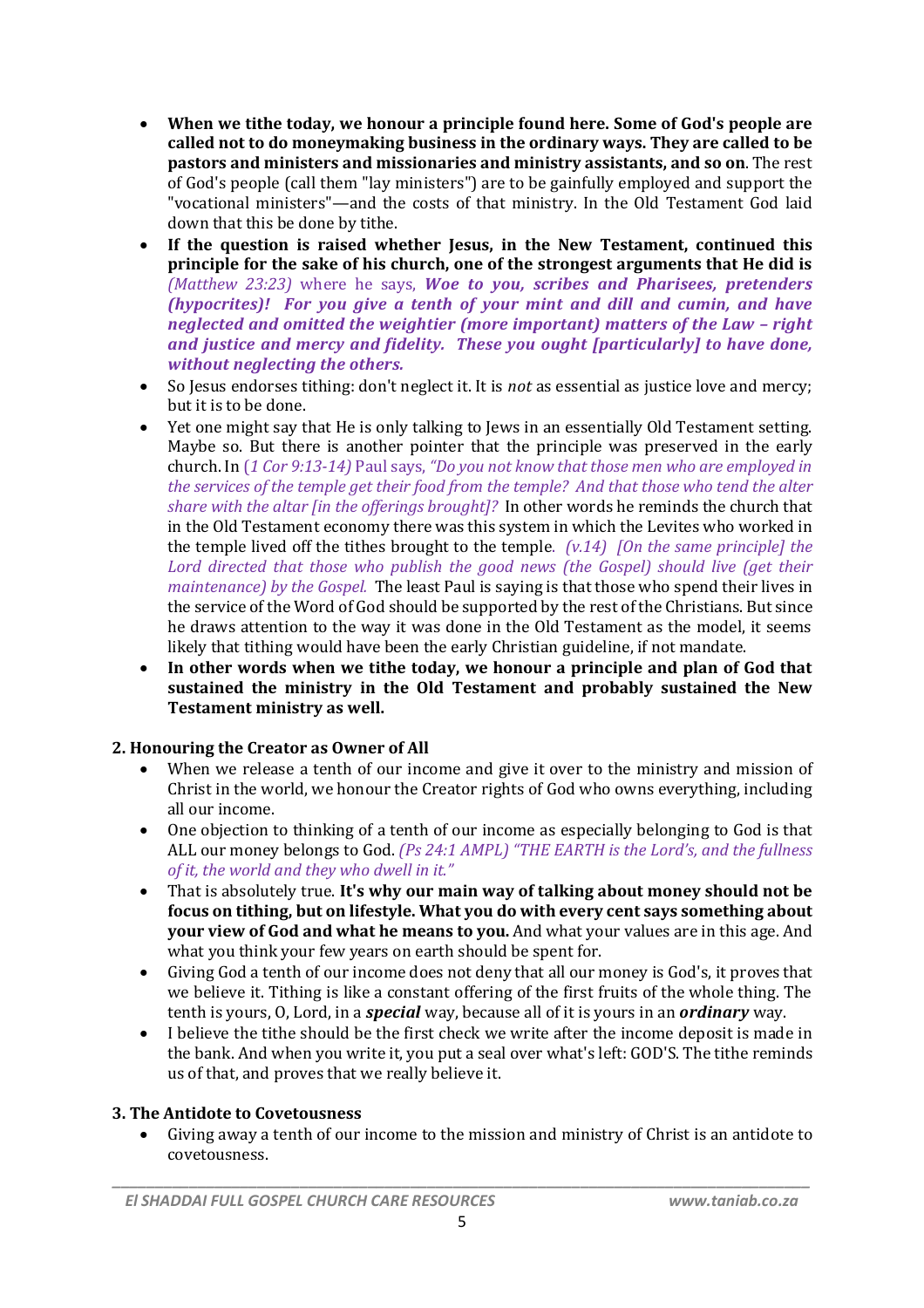- The last of the Ten Commandments says: "Thou shalt not covet." Jesus said in Luke 12:15 *"Beware, and be on your guard against every form of covetousness [or greed]."* And in Colossians 3:5 Paul calls covetousness "idolatry." Wanting things too much is incredibly dangerous for your soul. Hebrews 13:5 says, let your character be free from the love of money, being content with what you have.
- **Every time you give a tithe, you must deal with the desire for what you might have bought for yourself. To give is not to buy. We must fight covetousness almost every day. And God has appointed an antidote: giving. He tests us again and again: what do we desire most—the advancement of His Name or 10% more security and comfort and fun?** As Jesus says, You know where your heart is by where your treasure is. Tithing is one of God's great antidotes to covetousness.

# **4. Governing Ever-Expanding Spending**

- The fourth reason is almost the same as the last one, but not quite. When we go to the tithe *and beyond*, as I am suggesting we should, it puts a governor on ever-expanding spending.
- Spending begets spending. If you have less at your disposal, you spend less. And most of the time you don't even think about it.
- If this is true—if expenses almost inevitably expand to fill the income—how shall we restrain ourselves from accumulating more and more stuff and more and more expensive stuff, and looking to the world like we have all the same values they do in our little earthly prelude to eternity? The answer is that as our income grows, we move beyond the tithe. We resolve to give a greater and greater percentage of our income to advance the kingdom. This puts the brakes on our natural impulse toward luxury.

*Take John Wesley for example. He was one of the great evangelists of the 18th Century, born in 1703. In 1731 he began to limit his expenses so that he would have more money to give to the poor. In the first year his income was 30 pounds and he found he could live on 28 and so gave away two. In the second year his income doubled but he held his expenses even, and so he had 32 pounds to give away (a comfortable year's income). In the third year his income jumped to 90 pounds and he gave away 62 pounds. In his long life Wesley's income advanced to as high as 1,400 pounds in a year. But he rarely let his expenses rise above 30 pounds. He said that he seldom had more than 100 pounds in his possession at a time. This so baffled the English Tax Commissioners that they investigated him in 1776 insisting that for a man of his income he must have silver dishes that he was not paying excise tax on. He wrote them, "I have two silver spoons at London and two at Bristol. This is all the plate I have at present, and I shall not buy any more while so many round me want bread." When he died in 1791 at the age of 87, the only money mentioned in his will was the coins to be found in his pockets and dresser. Most of the 30,000 pounds he had earned in his life had been given away. He wrote, I cannot help leaving my books behind me whenever God calls me hence; but in every other respect, my own hands will be my executors.* In other words, I will put a control on my spending myself, and I will go beyond the tithe for the sake of Christ and his kingdom. (Quotes from *Mission Frontiers*, Sept./Oct. 1994, nos. 9–10, pp. 23–24.)

The last three reasons for moving to the tithe and beyond are all found in one text 2 Cor 9:6-8. Let's read it and then point out the reasons briefly. Paul is talking about giving. (2 Cor 9:6) *"[Remember] this: he who sows sparingly and grudgingly will also reap sparingly and grudgingly, and he who sows generously [that blessings may come to someone] will also reap generously and with blessings.* (2 Cor 9:7) *Let each one [give] as he has made up his own mind and purposed in his heart, not reluctantly or sorrowfully or under compulsion, for God loves (he takes pleasure in, prizes above another things, and is unwilling to abandon or to do without) a cheerful (joyous, prompt to do it") giver [whose heart is in his giving).* (2 Cor 9:8) *And God is able to make all grace*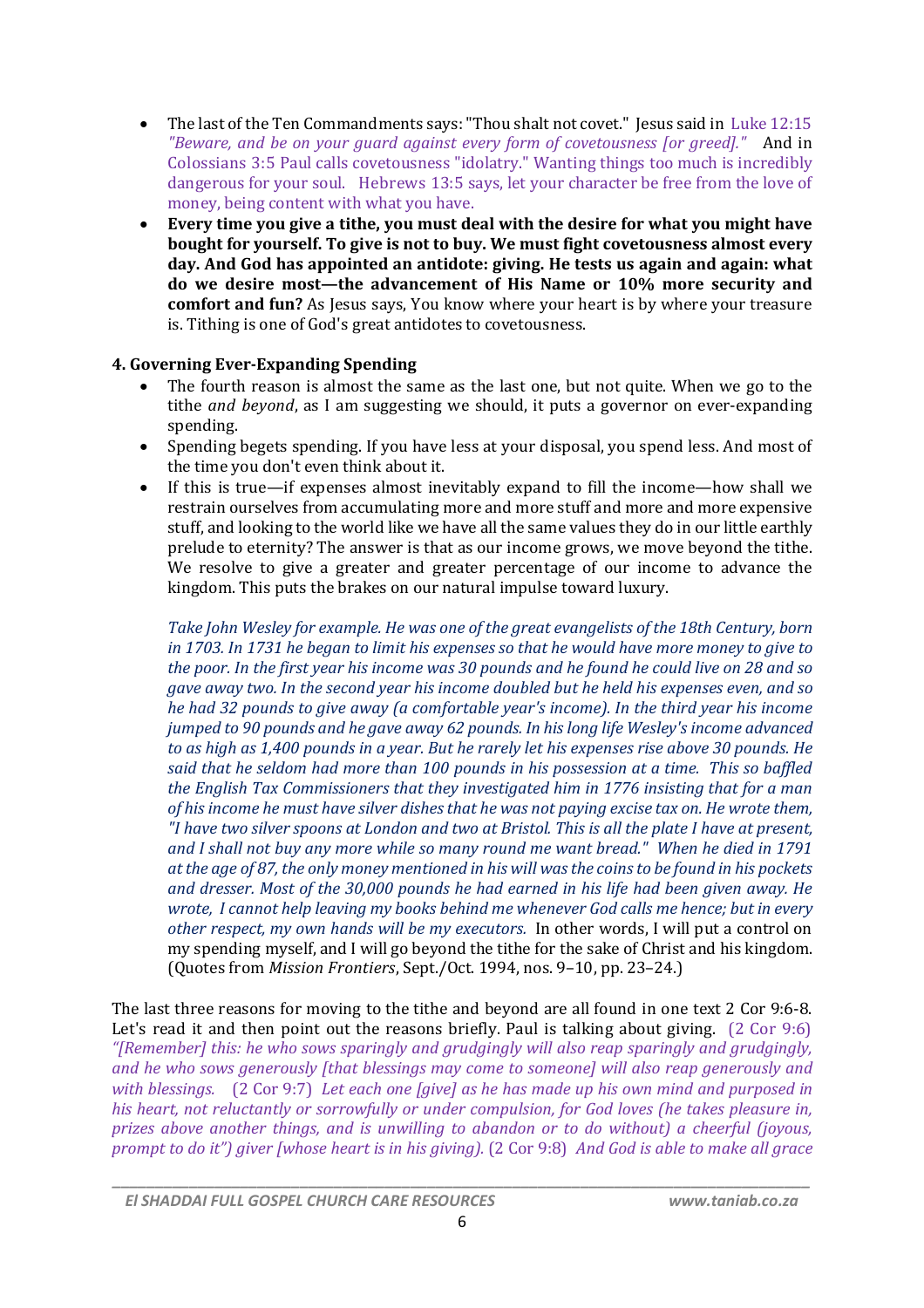*(every favour and earthly blessing) come to you in abundance, so that you may always and under all circumstances and whatever the need be self-sufficient [possessing enough to require no aid or support and furnished in abundance for every good work and charitable donation].*

# **5. God's Way of Bringing About Good Deeds**

- The fifth reason for going to the tithe and beyond in our giving is that this is God's way of bringing about many good deeds for his glory. At the end of verse 8 Paul says that when you sow bountifully and cheerfully, you will *"have an abundance for every good deed." (AMPL) so that you may always and under all circumstances and whatever the need be selfsufficient [possessing enough to require no aid or support and furnished in abundance for every good work and charitable donation].*
- **The goal is good deeds. Excess money is for good deeds. These are the things that make your light shine and cause people to give glory to your Father in heaven.**
- If you lay up treasures on earth, people have no reason to think your Father in heaven is glorious. You look like you love what everyone else loves. According to Tit 2:14 Christ died to *"purify for Himself a people [to be peculiarly His own, people who are] eager and enthusiastic about [living a life that is good and filled with] beneficial deeds. (2 Cor 9:8) says, "Thus you will be enriched in all things and in every way, so that you can be generous, and [your generosity as it is] administered by us will bring forth thanksgiving to God.*
- **Excess money is given to us so we can show where our treasure is by giving it away.**
- So the fifth reason for going to the tithe and bountifully beyond is that this is God's way of providing for many good deeds.

## **6. God's Way of Providing for You**

- The sixth reason for pressing to the tithe and beyond is that it is God's way of providing you, the tither, sufficient money for your needs.
- **Giving is a way of having what you need.**
- Giving in a regular, disciplined, generous way—up to and beyond the tithe—is simply good sense in view of the promises of God. *(2 Cor 9:6 AMPL)* says, *"[Remember] this: he who sows sparingly and grudgingly will also reap sparingly and grudgingly, and he who sows generously [that blessings may come to someone] will also reap generously and with blessings.* Then verse 8 says, *"And God is able to make all grace (every favour and earthly blessing) come to you in abundance, so that you may always and under all circumstances and whatever the need be self-sufficient [possessing enough to require no aid or support and furnished in abundance for every good work and charitable donation].*
- **This seems to be Paul's way of expressing** (*Mal 3:10 AMPL)* "*Bring all the tithes (the whole tenth of your income) into the storehouse, that there may be food in My house, and prove Me now by it, says the Lord of hosts, if I will not open the windows of heaven for you and pour you out a blessing, that there shall not be room enough to receive it. (v.11) And I will rebuke the devourer [insects and plagues] for your sakes and he shall not destroy the fruits of your ground, neither shall your vine drop its fruit before the time in the field, says the Lord of hosts. (v.12) And all nations shall call you happy and blessed, for you shall be a land of delight, says the Lord of hosts. (v.8) Will a man rob or defraud God? Yet you rob and defraud Me. But you say, In what way do we rob or defraud You? [You have withheld your [tithes and offerings. (v.9) You are cursed with the curse, for you are robbing Me, even this whole nation.*
- **This is an amazing challenge from God. Test me, He says. You think you can't afford to tithe? Well test me. And what we will find when we test him is that we cannot afford** *not* **to tithe—and beyond! This is the only safe way to handle our money. Jesus once said, in** *(Luk 6:38) "Give, and [gifts] will be given to you; good measure, pressed down, shaken together, and running over, will they pour into [the pouch formed by] the*